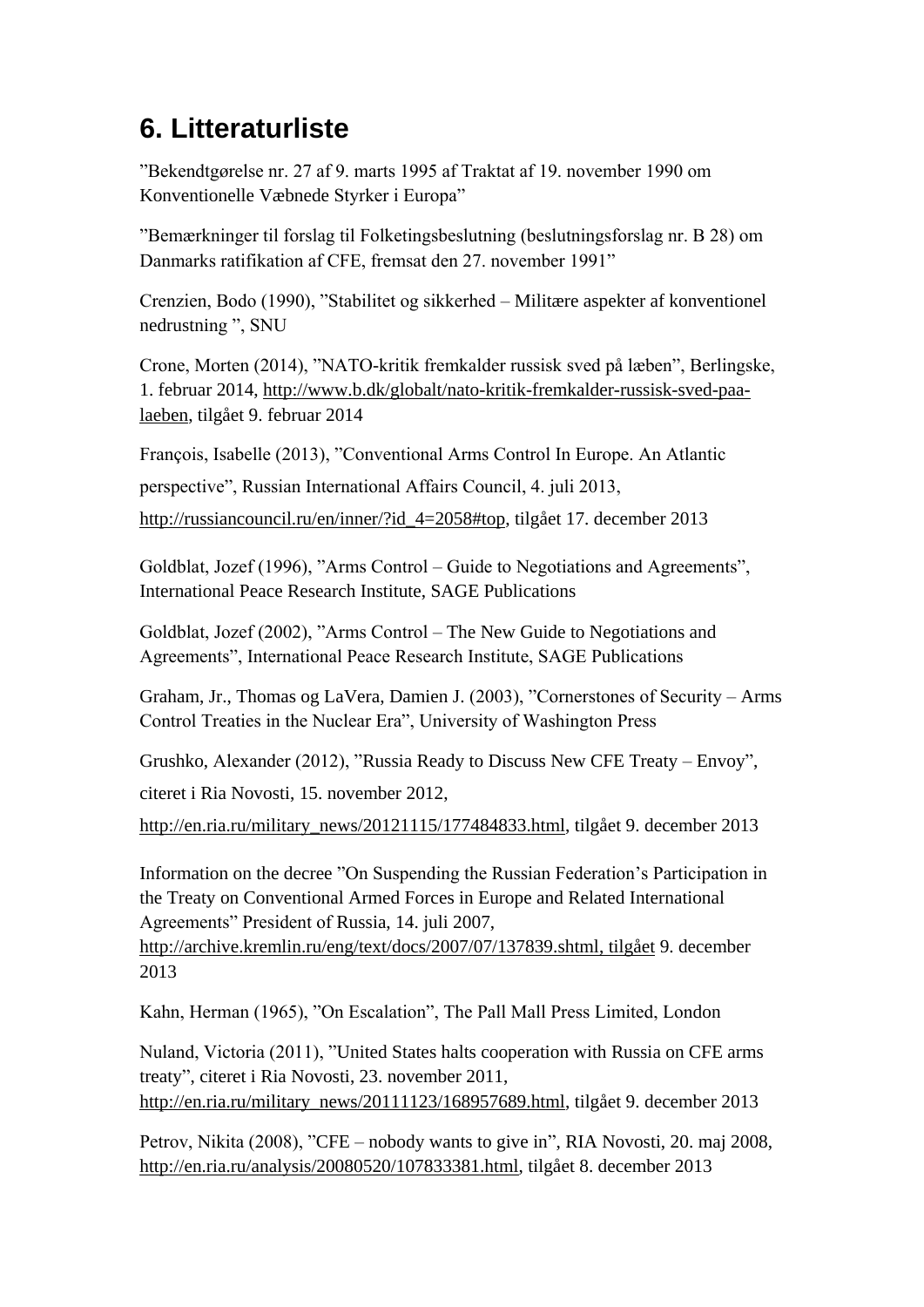Pifer, Steven (2014), "U.S. Military Advantages and the Future of Nuclear Arms Control", The Heinrich Böll Foundation, 28. januar 2014, [http://www.boell.org/web/142-US-Military-Advantage-and-the-Future-of-Nuclear-](http://www.boell.org/web/142-US-Military-Advantage-and-the-Future-of-Nuclear-Arms-Control.html)[Arms-Control.html,](http://www.boell.org/web/142-US-Military-Advantage-and-the-Future-of-Nuclear-Arms-Control.html) tilgået 15. februar 2014

"REPORT ON TREATY COMPLIANCE", U.S. Department of State, januar 2013, [http://www.state.gov/t/avc/rls/rpt/2013/211892.htm,](http://www.state.gov/t/avc/rls/rpt/2013/211892.htm) tilgået 17. december 2013

Ria Novosti (2008), ["NATO calls on Russia to resume implementation of CFE](http://en.ria.ru/world/20081203/118670934.html)  [treaty"](http://en.ria.ru/world/20081203/118670934.html), Ria Novosti, 3. december 2008, [http://en.ria.ru/world/20081203/118670934.html,](http://en.ria.ru/world/20081203/118670934.html) tilgået 8. december 2013

Rogozin, Dmitry (2009), ["Russia says new NATO members must ratify adopted CFE](http://en.ria.ru/russia/20090210/120071788.html)  [treaty"](http://en.ria.ru/russia/20090210/120071788.html), citeret i Ria Novosti, 10. februar 2009, [http://en.ria.ru/russia/20090210/120071788.html,](http://en.ria.ru/russia/20090210/120071788.html) tilgået 8. december 2013

Ryzhkov, Sergei (2013), ["Russian Military Says CFE Treaty Has No Future"](http://en.ria.ru/military_news/20130402/180392027/Russian-Military-Says-CFE-Treaty-Has-No-Future.html), citeret i Ria Novosti, 2. april 2013, [http://en.ria.ru/military\\_news/20130402/180392027.html,](http://en.ria.ru/military_news/20130402/180392027.html) tilgået 9. december 2013

Sikorski, Radoslaw og Anokhin, Vladimir (2009), ["Patriot missiles in Poland justify](http://en.ria.ru/russia/20090226/120320593.html)  [CFE moratorium –](http://en.ria.ru/russia/20090226/120320593.html) Russian analyst", citeret i Ria Novosti, 26. februar 2009, [http://en.ria.ru/russia/20090226/120320593.html,](http://en.ria.ru/russia/20090226/120320593.html) tilgået 9. december 2013

SIPRI, Stockholm International Peace Research Institute (2012), "Yearbook 2012" (Oxford University Press)

SIPRI, Stockholm International Peace Research Institute, (2013), "Yearbook 2013" (Oxford University Press)

Tsygankov, Andrei P. (2006), "Russia's Foreign Policy", Rowman & Littlefield Publishers, Inc., Oxford

Udenrigsministeriets temaserie nr. 10 (1998), "CFE – nedrustning og våbenkontrol i Europa"

United Nations (2012), "Disarmament – A Basic Guide"

United Nations (2012), "The United Nations Disarmament Yearbook 2012"

Witkowsky, A., Garnett, S., McCausland, J. (2010), "Salvaging the Conventional Armed Forces in Europe Treaty Regime: Options for Washington", Arms Control Series, Paper 2, Brookings

Zolatarev, Pavel og Danilov, Dmitry (2013), "Does Russia need treaty on conventional armed forces in Europe?", citeret i The Voice of Russia, 24. maj 2013,